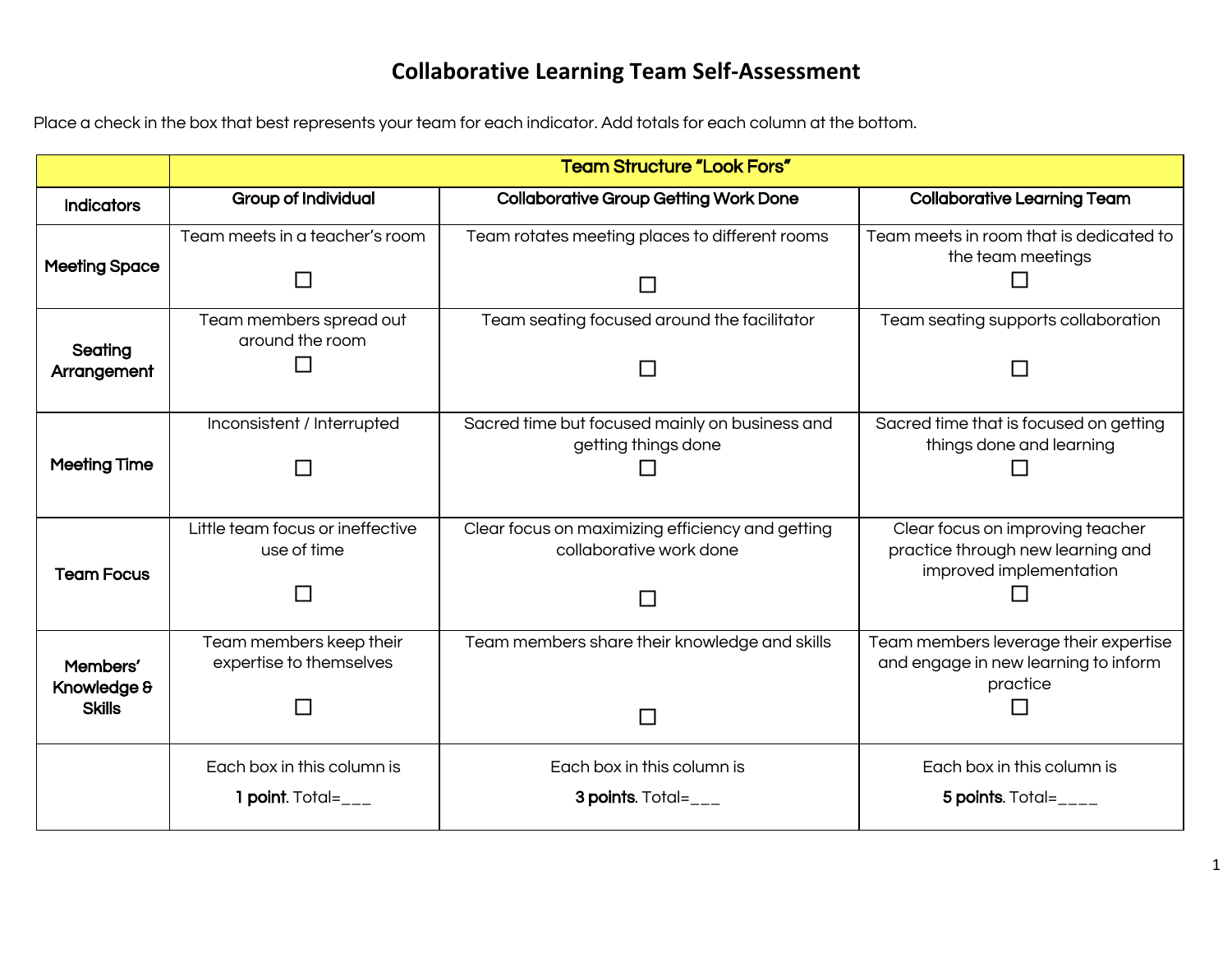## **Collaborative Learning Team Self-Assessment**

| <b>Team Accountability "Look Fors"</b> |                                                            |                                                                                                                      |                                                                                                              |
|----------------------------------------|------------------------------------------------------------|----------------------------------------------------------------------------------------------------------------------|--------------------------------------------------------------------------------------------------------------|
| <b>Indicators</b>                      | <b>Group of Individual</b>                                 | <b>Collaborative Group Getting Work Done</b>                                                                         | <b>Collaborative Learning Team</b>                                                                           |
| <b>Team Leaders</b>                    | External leader(s); team members<br>comply                 | Internal leader(s); team members comply                                                                              | Internal leader(s); distributed leadership<br>among the team                                                 |
|                                        |                                                            |                                                                                                                      |                                                                                                              |
| <b>Team Roles</b>                      | No identified roles                                        | Limited roles such as leader and note taker;<br>roles are fixed; focus is on efficiency                              | Various roles based on team needs;<br>roles promote team learning                                            |
|                                        |                                                            |                                                                                                                      |                                                                                                              |
| <b>Team Process</b>                    | No agenda used; no protocols used;<br>team loses focus     | Team has a loose agenda; protocols are<br>attempted but team members do not follow<br>the protocol; team loses focus | Team follows a clear agenda with<br>embedded protocols to support<br>collaboration; team is focused          |
|                                        |                                                            |                                                                                                                      |                                                                                                              |
| Team                                   | Team members are not accountable<br>to the team            | Team members share strategies but are not<br>accountable for implementing new learning                               | Team members demonstrate a shared<br>responsibility for all students and hold<br>one another accountable for |
| Implementation                         |                                                            |                                                                                                                      | implementation                                                                                               |
| Team<br><b>Measurement</b>             | Individual teachers measure their<br>students' performance | Team measures all students' performance<br>with summative assessments; diagnostic<br>only                            | Team measures all students'<br>performance using a variety of<br>assessments to improve practice             |
|                                        |                                                            |                                                                                                                      |                                                                                                              |
|                                        | Each box in this column is                                 | Each box in this column is                                                                                           | Each box in this column is                                                                                   |
|                                        | 1 point. $Total =$ ___                                     | <b>3 points.</b> Total= $_{---}$                                                                                     | 5 points. Total= $\_{---}$                                                                                   |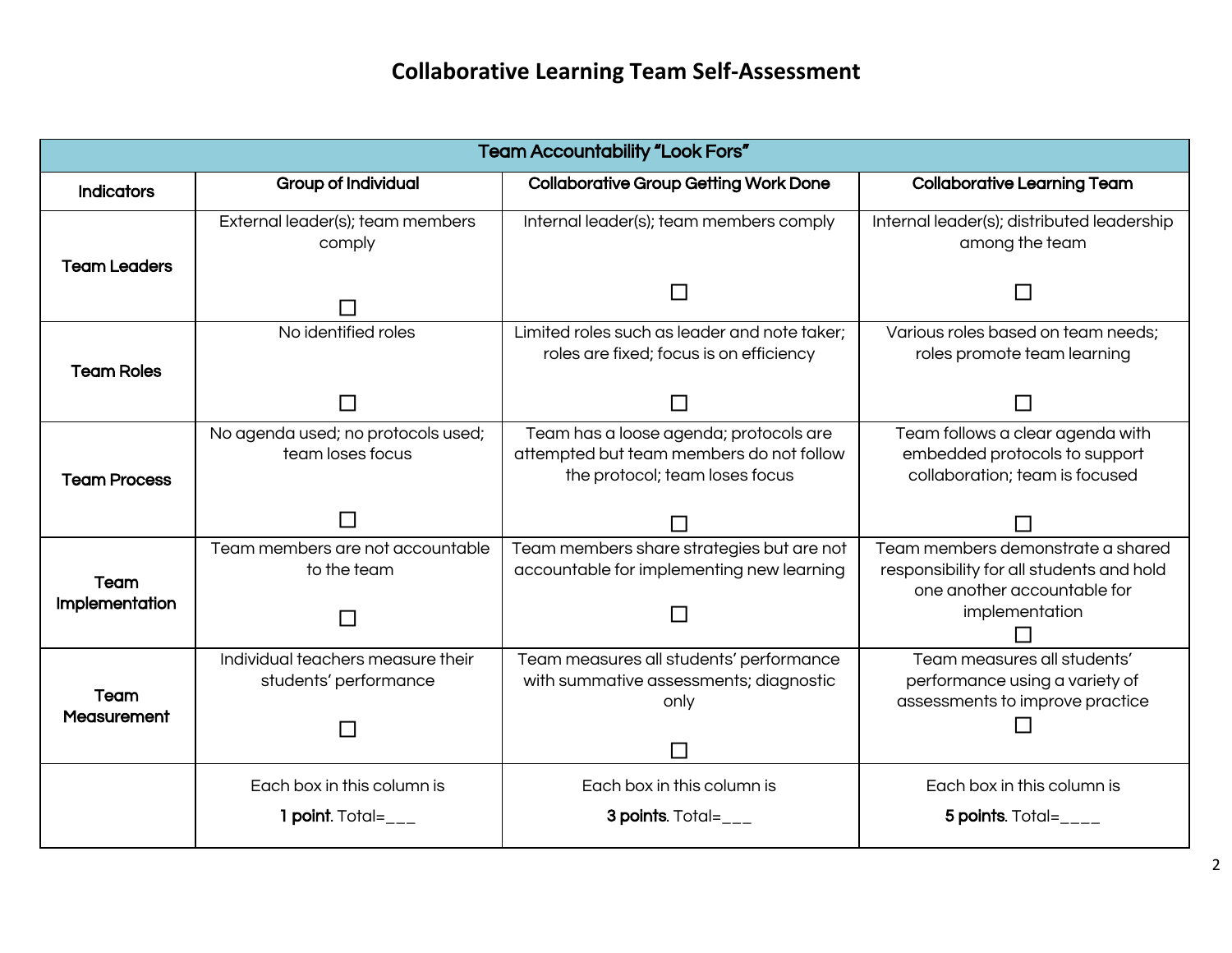| <b>Team Norms "Look Fors"</b>  |                                                                                 |                                                                                 |                                                                                   |
|--------------------------------|---------------------------------------------------------------------------------|---------------------------------------------------------------------------------|-----------------------------------------------------------------------------------|
| <b>Indicators</b>              | <b>Group of Individuals</b>                                                     | <b>Collaborative Group Getting Work Done</b>                                    | <b>Collaborative Learning Team</b>                                                |
| Celebration                    | Team members celebrate individual<br><b>SUCCESS</b>                             | Team members celebrate peer success                                             | Team members celebrate team success                                               |
|                                |                                                                                 |                                                                                 |                                                                                   |
| <b>Voice Equity</b>            | Team members are allowed to opt out<br>and<br>not engage in collaboration       | Team members participate with some<br>dominating the conversation               | Team leaders are intentional about<br>encouraging voice equity through the<br>use |
|                                |                                                                                 |                                                                                 | of protocols and skillful facilitation                                            |
| Psychological<br><b>Safety</b> | Team members do not feel safe to<br>engage; hesitant or shut down<br>completely | Team members engage through compliance                                          | Team members feel safe to engage and<br>be vulnerable as learners                 |
|                                |                                                                                 |                                                                                 |                                                                                   |
| Conflict                       | Team avoids conflict or engages in<br>unproductive conflict                     | Team recognizes conflict but is uncertain how<br>to leverage it for team growth | Team engages in productive conflict<br>which results in team growth               |
|                                |                                                                                 |                                                                                 |                                                                                   |
| <b>Norms</b>                   | Team norms are not leveraged to<br>support collaboration                        | Team norms are created but not skillfully<br>leveraged to support collaboration | Team norms are created and skillfully<br>leverage to support collaboration        |
|                                |                                                                                 |                                                                                 |                                                                                   |
|                                | Each box in this column is                                                      | Each box in this column is                                                      | Each box in this column is                                                        |
|                                | 1 point. $Total =$ ___                                                          | <b>3 points.</b> Total= $_{---}$                                                | 5 points. Total= $_{---}$                                                         |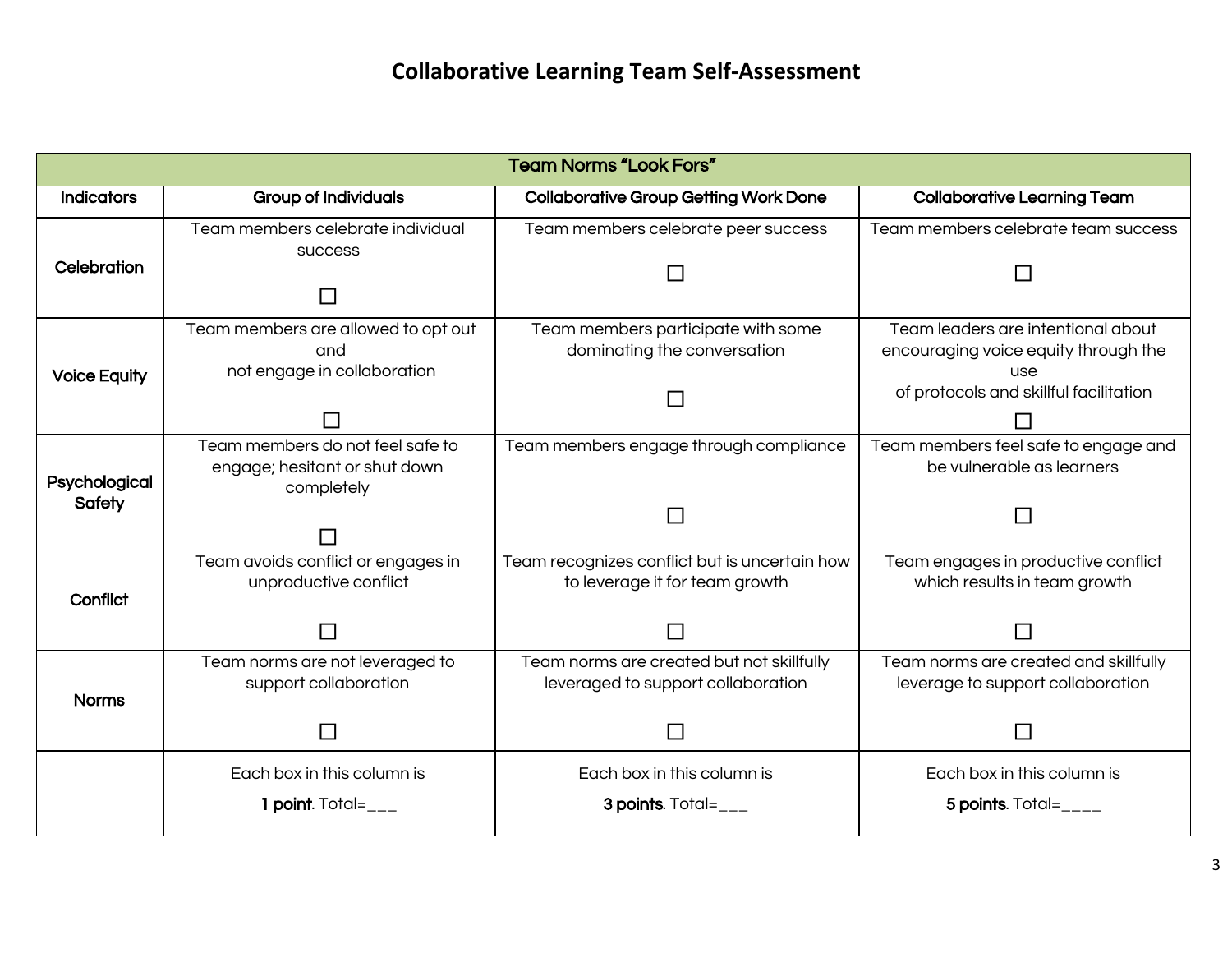| <b>Continuous Quality Improvement "Look Fors"</b> |                                                                                       |                                                                                                      |                                                                                                                                        |
|---------------------------------------------------|---------------------------------------------------------------------------------------|------------------------------------------------------------------------------------------------------|----------------------------------------------------------------------------------------------------------------------------------------|
| <b>Indicators</b>                                 | <b>Group of Individuals</b>                                                           | <b>Collaborative Group Getting Work Done</b>                                                         | <b>Collaborative Learning Team</b>                                                                                                     |
| <b>Team Data</b>                                  | Team does not look at data or<br>members look at their individual data                | Team looks at data to focus on teacher<br>practice and student learning                              | Team analyzes data to focus on teacher<br>practice/student learning and identify<br>areas for new team learning                        |
| Analyzing<br><b>Standards</b>                     | Individuals develop and implement<br>their own interpretation of the<br>standards     | Team develops a common understanding<br>of standards and focuses on activities<br>and resources      | Team develops a shared understanding<br>of the standards with clear learning<br>targets and determines criteria for<br>student mastery |
| Develop<br>Common<br><b>Assessments</b>           | Individuals develop/uses and<br>implement their own<br>assessments/lessons/strategies | Team develops/uses common assessments,<br>lessons, strategies but implement<br>individually          | Team develops/uses common<br>asselessons/lessons/strategies &<br>implement as a team                                                   |
| <b>Look at Student</b><br><b>Work</b>             | Individuals do not look at student<br>work samples                                    | Team occasionally analyzes a limited range<br>of student work samples to inform next steps           | Team often analyzes a wide range of<br>student work samples to inform next steps<br>and determine the need for future team<br>learning |
| <b>Modify Practice</b>                            | Individuals work alone to adjust<br>their practice                                    | Team discusses possible modifications to<br>teacher practice and individuals determine<br>next steps | Team demonstrates shared<br>accountability for modifying practice to<br>support all students                                           |